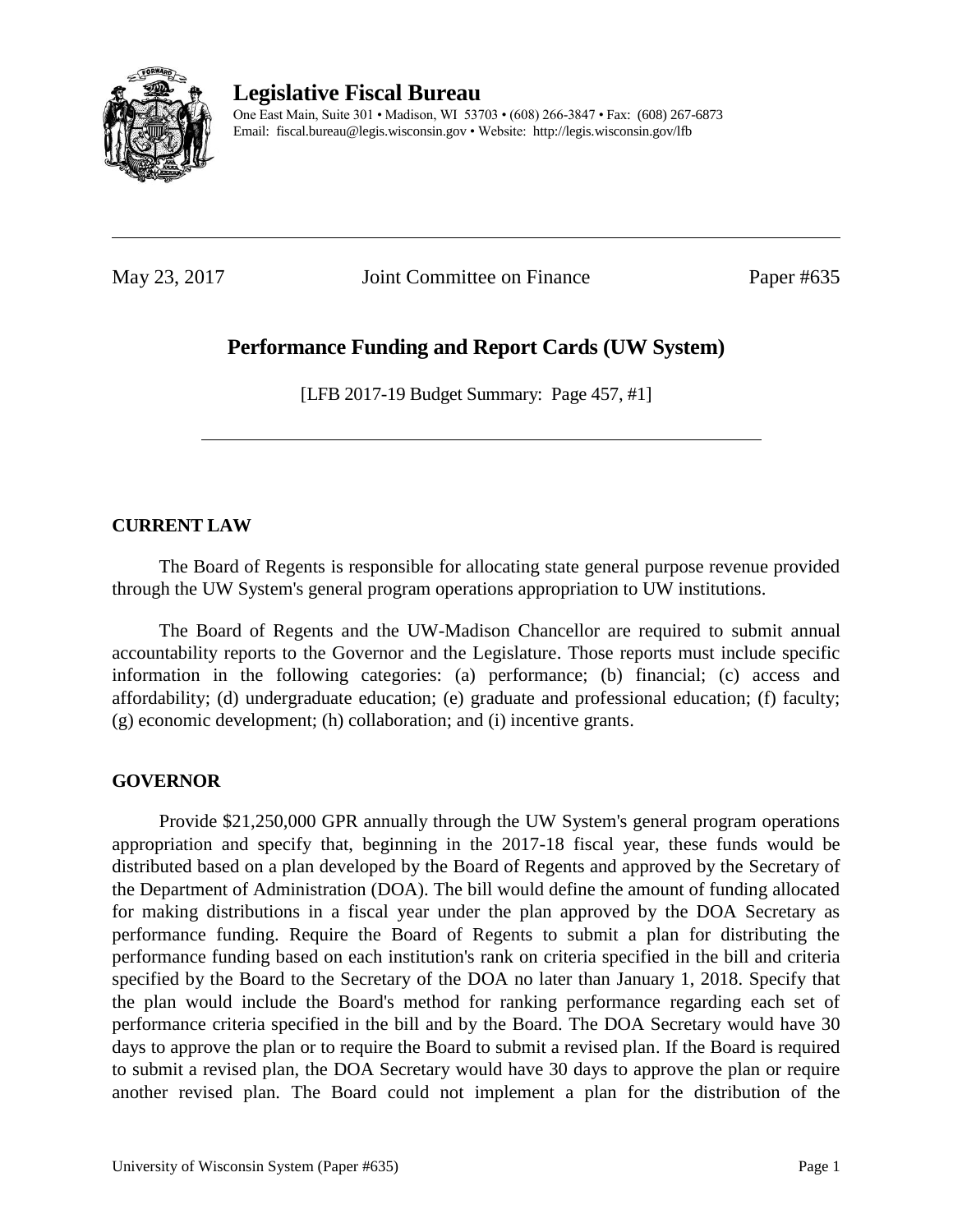performance funding until such a plan was approved by the DOA Secretary. If the Board is unable to distribute the performance funding provided in the 2017-18 year, the Board would be required to distribute the entire amount of performance funding provided in the 2017-19 biennium, \$42,500,000, in the 2018-19 year. The Board may only distribute the performance funding as specified in the plan approved by the DOA Secretary and may not otherwise spend the performance funding.

The bill would require the Board to rank each institution's performance on five sets of criteria for each fiscal year and specify the proportion of the performance funding that would be distributed to the institutions based on their relative ranking on criteria in that set. The five sets and the proportion of the performance funding that would be distributed based on the criteria in that set are as follows: (1) affordability and attainability, 30%; (2) work readiness, 15%; (3) student success in the state workforce, 30%; (4) efficiency, 10%; and (5) service, 5%. The remaining 10% of the performance funding would be distributed based on each institution's rank on two additional criteria specified by the Board. The bill would specify between one and eight criteria within each of the five sets and require the Board establish a formula for distributing the proportion of the performance funding provided to be based on an institution's ranking on criteria in that set and the two criteria specified by the Board. Each formula would ensure that an institution receives a distribution that is greater than any other institution with a lower ranking. Specify that in ranking institutional performance and establishing formulas for the distribution of the performance funding, the Board would control for the number of students enrolled at each institution so that institutions with larger enrollments are not advantaged over institutions with smaller enrollments.

The affordability and attainability criteria would be: (1) the average length of time for students to obtain each degree awarded by the institution; (2) participation in dual enrollment programs; (3) percentage of students who were awarded degrees who completed degree requirements within three years; (4) percent of students who were awarded degrees who completed degree requirements within four years; (5) percentage of students who were awarded degrees who completed degree requirements within six years; (6) percentage of students awarded degrees in healthcare, science, technology, engineering, or mathematics; (7) the graduation rate of low-income students as determined in a manner specified by the Board; and (8) faculty instructional hours. The bill would define dual enrollment programs as programs or courses of study designed to provide high school students the opportunity to gain credits in both a high school and a university or UW Colleges campus. These programs would include transcripted credit programs or other education services provided by contract between a school district and a university or UW Colleges campus and the early college credit program.

The work readiness criteria would be: (1) the average number of high-impact practices experienced at any time during undergraduate enrollment by bachelor's degree graduates; and (2) the percentage of students who participated in internships at any time during their undergraduate enrollment. The bill would define high-impact practices as techniques and designs for teaching and learning that the Board has identified as proven to be beneficial for student engagement and successful learning among students from many backgrounds.

The student success in the state workforce criteria would be: (1) the percentage of students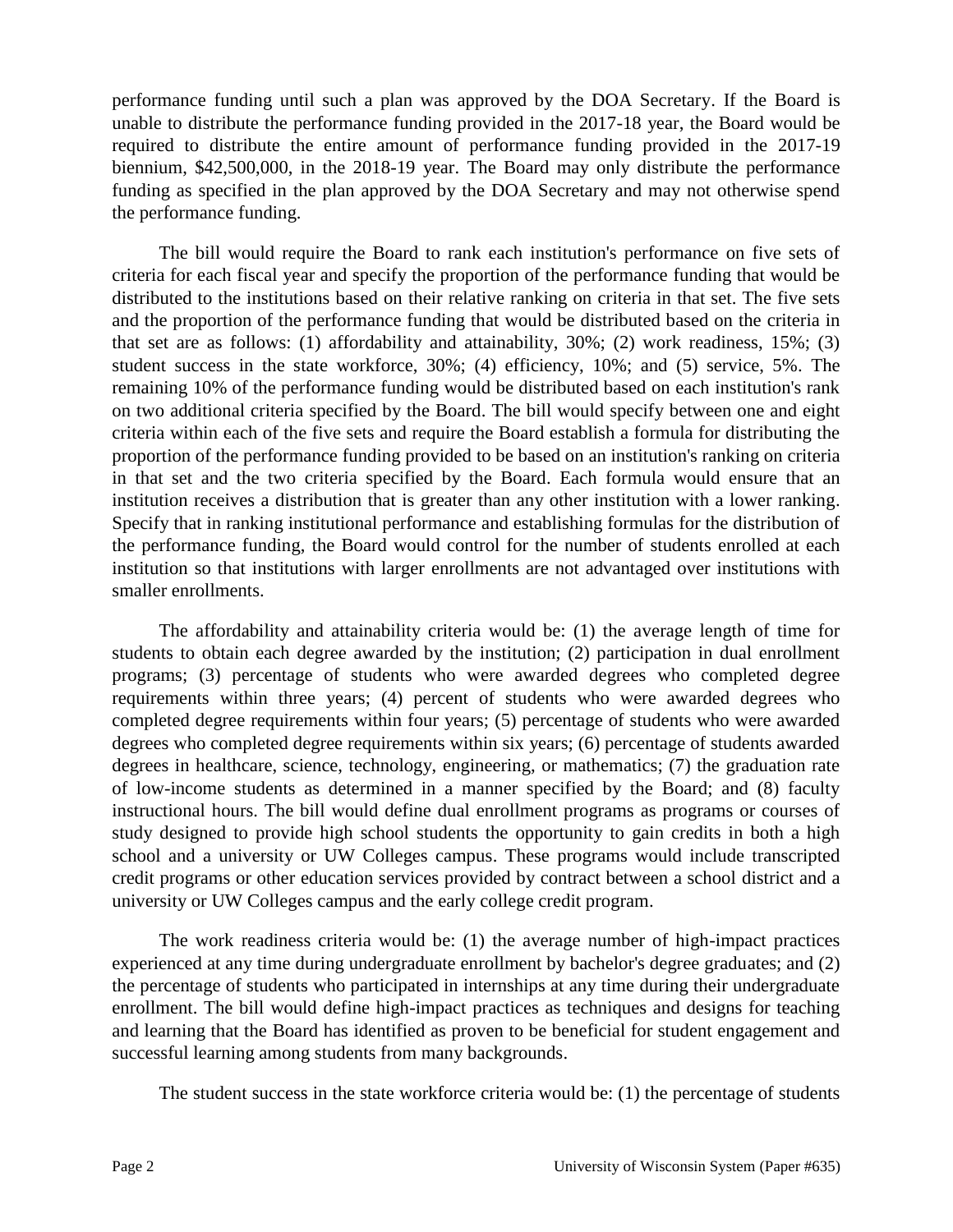awarded degrees who obtained full-time postgraduate employment; (2) the percentage of students awarded degrees who obtained full-time postgraduate employment in a field related to the degree awarded; (3) the percentage of the state workforce, defined by the bill as the number of state residents aged 25 to 64, who graduated from the institution in the five prior fiscal years; (4) the percentage of students awarded degrees who are employed or continuing their education within one year of graduation; and (5) the number of degrees awarded by the institution that are in high-demand fields. Under the bill, the Department of Workforce Development would determine what constitutes high-demand fields and revise the determination as necessary.

The service measures would be: (1) the number of state residents served by the UW-Extension and outreach programs at the institution; and (2) expenditures at the institution on student community service programs that do not award academic credit. Efficiency would be measured by each institution's performance in minimizing expenditures for supplies, services, personnel, and other administrative expenses.

Provide that the Board could substitute different criteria to apply to the UW Colleges if the Board determines that different criteria are appropriate for evaluating the performance of the UW Colleges. The Board could also exempt the UW Colleges from any ranking and distribution of the performance funding if the Board determines the criteria should not apply to the UW Colleges.

Specify that, beginning in the 2018-19 fiscal year, the Board of Regents would require each institution to prepare an evaluation designated as the "performance funding report card." The performance funding report card would summarize the institution's performance during the prior fiscal year with respect to the performance criteria identified by the bill and specified by the Board and other metrics specified by the Board. If the Board specifies other metrics that should be reported by the institutions, those metrics would apply to all institutions. The performance funding report card prepared by each institution would compare the performance of the institution on those criteria and metrics to the performance of the other UW institutions. The Board may require the institutions to include additional information in their performance funding report cards including the information the Board and the UW-Madison Chancellor are required to include in their current law annual accountability reports regarding performance, access and affordability, undergraduate education, graduate and professional education, and faculty. Specify that each institution's performance funding report card would be prepared in a single-page format specified by the Board, would be accessible via a prominent link on the institution's Internet home page, and would be updated as necessary at the end of each semester.

In addition, require the Board to publish data on the UW System's online accountability dashboard regarding each institution's performance with respect to the performance criteria identified by the bill and specified by the Board and any other metrics included in each institution's performance funding report card as specified by the Board.

#### **DISCUSSION POINTS**

1. The UW System uses a "base plus" model to allocate GPR funding amongst its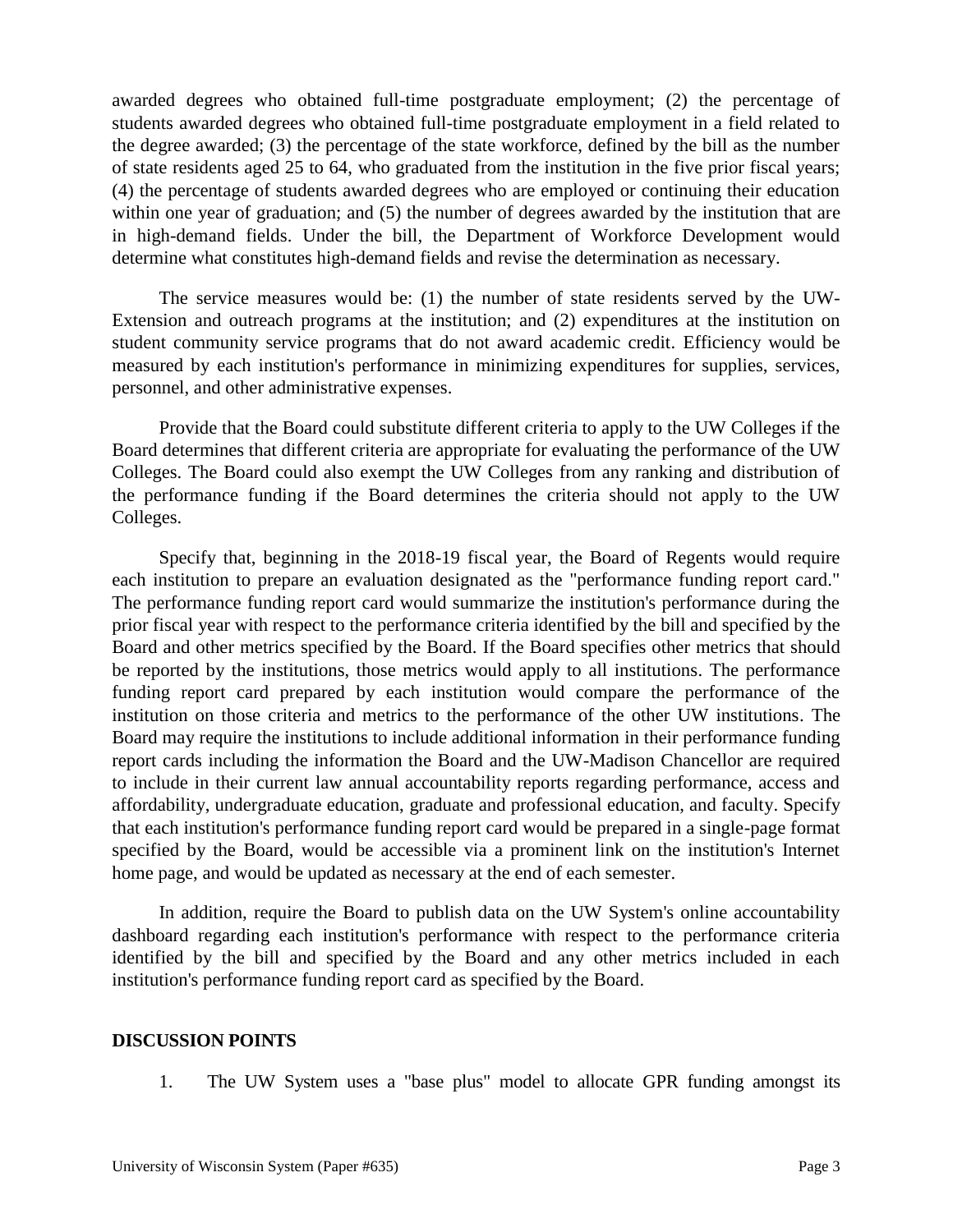institutions. Under this allocation model, the amount of GPR funding provided to each institution is based on the amount of funding provided to the institution in the previous year and any funding adjustments approved by the Legislature in the biennial budget. Additional GPR provided to fund salary and fringe benefit cost increases are distributed based on each institution's share of these costs. Funding provided for specific initiatives, such as the funding provided for the UW System "growth agenda" in the 2007-09 biennium, is allocated to the institutions based on the proposal approved by the Legislature. Reductions in GPR funding for the UW System, which have been included in each of the four most recent biennial budgets, have been allocated to the institutions based on each institution's combined GPR and tuition budget excluding debt service, utilities, financial aid, separately budgeted tuition, and UW-Extension credit programs. In the 2015-17 biennium, the \$25 million in GPR funding for the UW System that was restored by the Joint Finance Committee (compared to the Governor's initial proposed reductions) was to be allocated to the institutions that were most impacted by the GPR base reduction.

2. The UW System has studied alternative methods of allocating GPR funding to its institutions. A study of resource allocation was conducted from 2004 to 2006 and a fund allocation work group met from 2013 to 2014. Both groups recommended that the UW System's current fund allocation model remain unchanged. An internal work group has been developing a new fund allocation model for the UW System since 2015. According to UW System staff, the new fund allocation model will be used to allocate a portion of GPR funding to the institutions beginning with the 2017-18 annual budget, which may be approved by the Board of Regents in July, 2017. No additional information has been provided about the new allocation model.

3. According to a report from the National Conference of State Legislatures from July, 2015, 26 states had implemented performance-based funding for public four-year colleges and universities. Six additional states, including Wisconsin, had implemented performance-based funding for two-year or technical colleges, but not four-year institutions. States that have not implemented performance-based funding for four-year institutions generally distribute funding to those institutions using a "base plus" model, similar to the UW System, or a funding formula based on enrollment, physical space, or other factors. States that have implemented performance-based funding often only distribute a portion of the funding provided for four-year institutions based on performance. The remainder of state funding for those institutions is generally distributed using an enrollment-based funding formula or some other mechanism.

4. One of the rationales for the adoption of performance- and outcome-based higher education funding formulas in other states has been to encourage degree completion. Many states use, or have used, an enrollment-based formula to distribute funding for institutions of higher education. These formulas provide an incentive to higher education institutions to enroll students, but do not provide any incentives to institutions to ensure that students make timely progress towards and complete degrees. The UW System does not distribute funding to UW institutions based on enrollment; however, UW institutions do have a financial incentive to enroll more students as this would increase tuition revenues. Tuition revenues currently make up 23.2% of the UW System's budget while state GPR makes up 17.1%. The distribution of state funds based on measures of student progress and completions could be viewed as a means of counterbalancing the inherent incentive to enroll more students.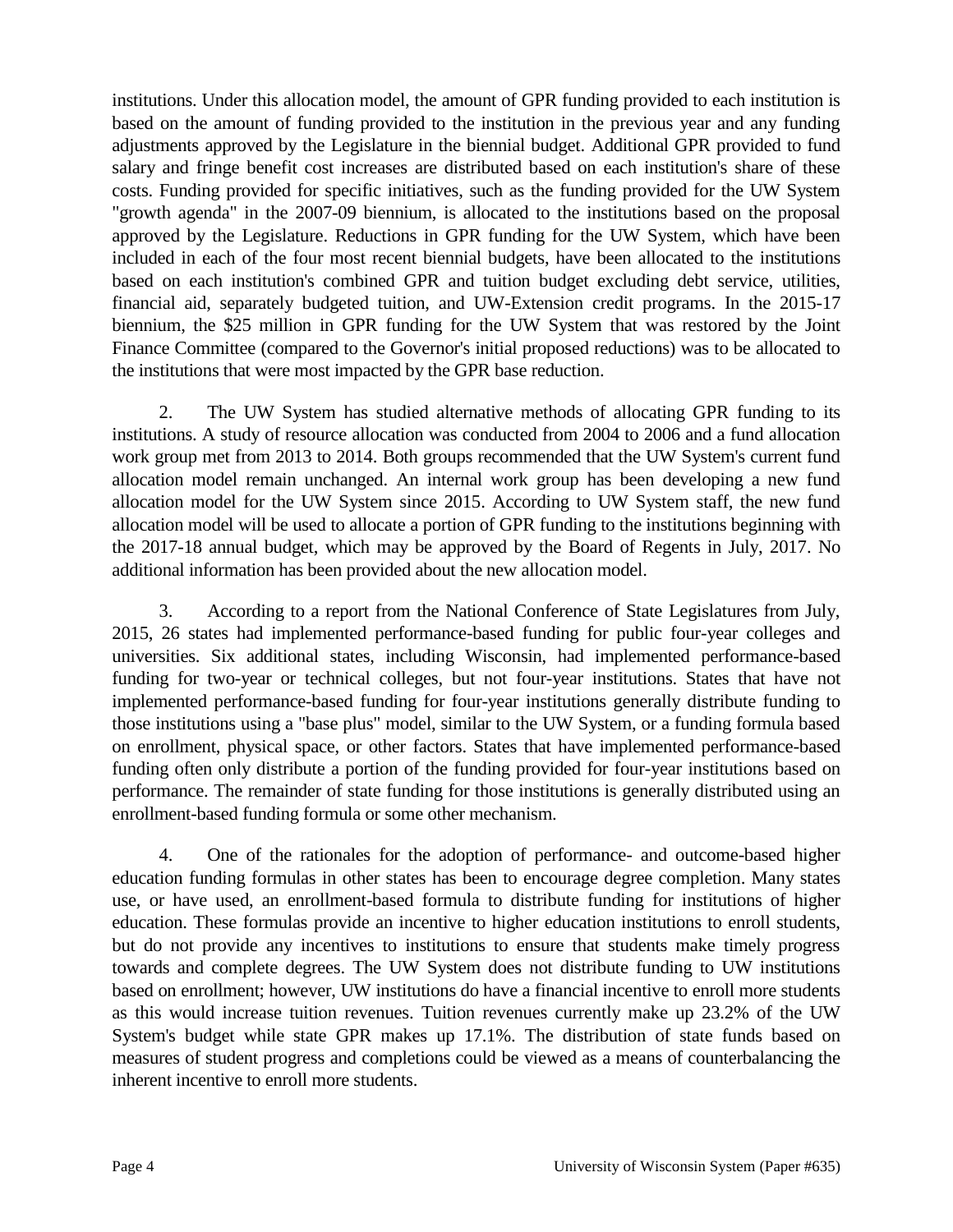5. The Washington State Auditor's Office performed a performance audit of higher education performance-based funding models in other states to inform options for public four-year higher education institutions in that state. According to the auditor's report, the metrics included in a state's performance-funding model reflect the various policy goals of those states. The Governor's budget does not explicitly define any policy goals that the performance-funding model is meant to achieve; however, based on the metrics included these goals may include: (a) reduce the time-todegree; (b) increase participation in dual enrollment programs; (c) increase the number of degrees awarded in science, technology, engineering, and mathematics (STEM), healthcare, and other high demand fields; (d) increase the graduation rate of low-income students; (e) increase the number of students participating in internships and high-demand practices; (f) increase the number of graduates who are employed or who are continuing their education; (g) increase institutional efficiency; and (h) increase the number of state residents served by outreach programs. In addition to these policy goals, goals in other states have included: (a) increase degrees completed; (b) encourage student progress; (c) close access gaps between student subgroups; (d) close achievement gaps between student subgroups; (e) improve quality of education; (f) promote research and development; (g) increase private funding; (h) increase faculty and professional staff diversity; and (i) improve operations and maintenance. As an alternative, the Committee could define policy goals for the UW System and require either the Board of Regents or an independent task force to develop a performance-based funding formula that is aligned with those goals.

6. Requiring the Board of Regents or an independent task force to develop a performance-based funding formula, instead of approving the performance criteria and weights included in the Governor's budget, would allow for additional input from UW institutions and other stakeholders. Institutional participation in the process of developing performance metrics and performance-based funding formulas has consistently been identified as a best practice. According to the Washington auditor's report, ". . . states should engage institutions in a meaningful and authentic way to avoid delays and dissatisfaction with implementation. Higher education institutions should help determine performance metrics and benchmarks rather than having them legislated or mandated." A paper written by a professor at the University of Northern California similarly noted that," . . . it is important to gain widespread support from colleges prior to implementation" to "increase the chances that a performance-funding regime will have staying power." That paper also noted that state board members, legislators, institutional leaders, businesses, and major philanthropists or foundations may be involved in the process of developing performance funding programs. The involvement of institutions and other stakeholders in developing a performancebased funding formula was also identified as a best practice by the Education Policy Center at the University of Alabama, and HCM Strategists, a consulting firm based in Washington, D.C., that has worked with states that are considering or implementing performance funding for higher education.

7. The Washington auditor's report also identified five leading practices for developing metrics. According to the report, metrics should: (a) address the quality of student education; (b) account for differences in institutional mission; (c) ensure continued student access and equity; (d) recognize the importance of student progress and completion rates; and (e) identify and address potential unintended consequences of metrics.

8. If funding is distributed to institutions based on the number of degrees awarded or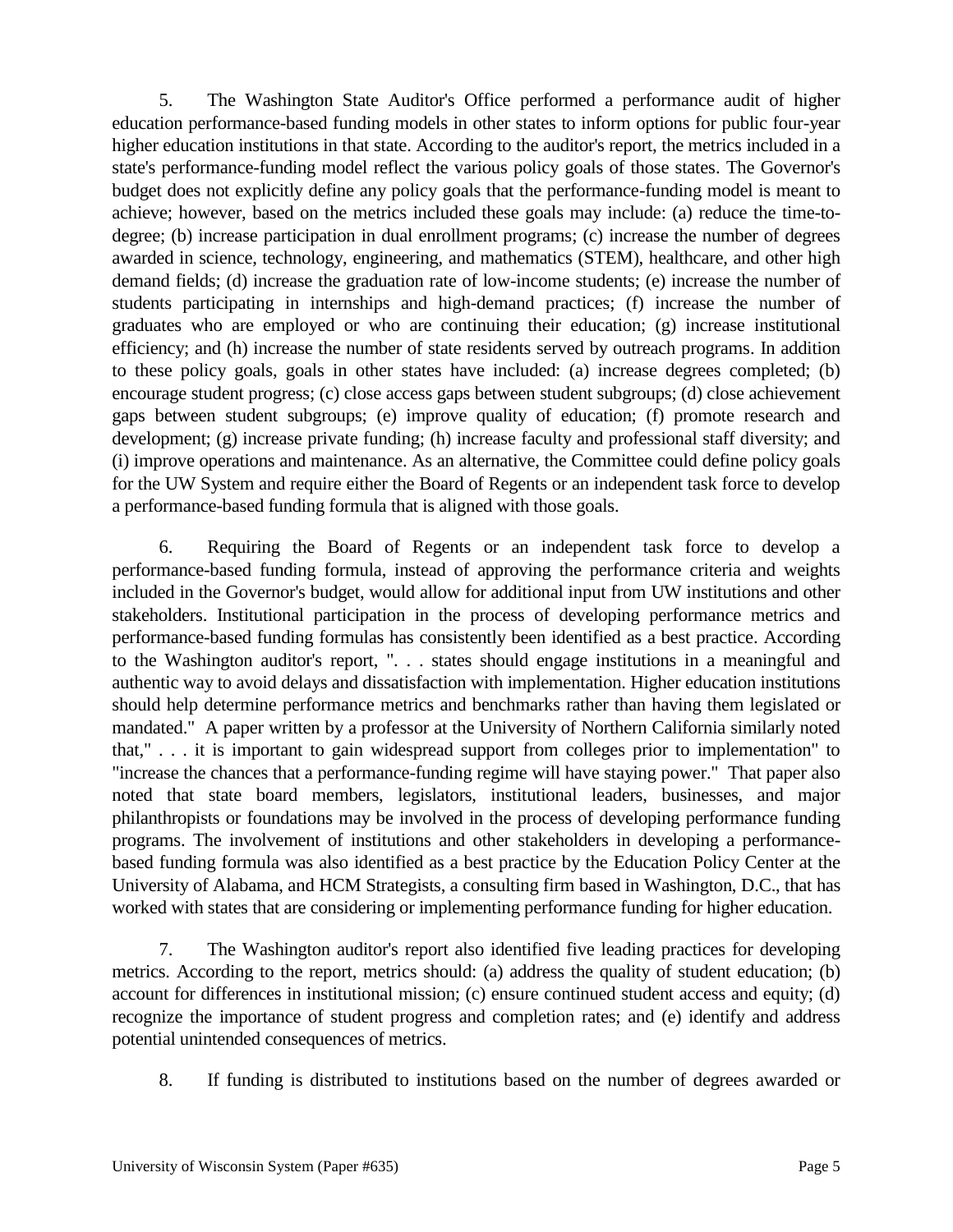graduation rates, institutions may be encouraged to restrict access by only enrolling those students who are most likely to succeed or by relaxing degree requirements. Many states have addressed the first issue by either distributing a portion of the funding provided based on degrees awarded to or graduation rates of student subgroups who have historically been less likely to graduate or weighting degrees earned by those students in those subgroups more heavily than degrees earned by other students. Such subgroups include low-income students, usually defined as Pell grant recipients, underrepresented minority students, transfer students, students over the age of 25, and students requiring remediation. Under the bill, some portion of the performance funding would be distributed to institutions based on the graduation rate of low-income students. The Committee may wish to add similar measures regarding other student subgroups who historically have had lower graduation rates to encourage institutions to continue to enroll, and graduate, those students.

9. It may also be preferable to use the number of degrees awarded as a criteria used to distribute the performance funding rather than the graduation rates. Institutions could most easily improve their graduation rates by restricting the number of students that they enroll. Increasing the number of degrees awarded would require institutions to either enroll more students or improve the percentage of students who enroll who later graduate. Consistent with federal reporting requirements, graduation rates are typically only reported for students who enroll full-time as new freshmen. These rates therefore exclude all part-time and transfer students. Awarding funding based on the number of degrees completed, instead of on graduation rates, would reward institutions for graduating part-time and transfer students in addition to those students who enroll full-time as new freshmen.

10. The bill does not include any measures aimed at discouraging institutions from relaxing degree requirements or otherwise safeguarding educational quality. According to the Washington State auditor's report, most state performance-funding models do not include measures of quality. Some states have attempted to address quality by including measures related to program accreditation, standardized test scores, or stakeholder satisfaction surveys. The Committee could modify the Governor's recommendation to include one or more measures of educational quality or could direct the Regents or independent task force established to develop a performance-based funding model to do so.

11. Under the bill, the same performance criteria and weights would apply to all UW institutions except that the Regents may substitute different criteria for the UW Colleges if one or more of the criteria are determined not to be applicable to the UW Colleges. The Regents are also directed to control for institutional size so that larger institutions are not advantaged over smaller institutions. Other than allowing the Regents to substitute certain criteria for the UW Colleges and requiring the formula to control for institutional size, the performance funding formula would not differentiate between UW institutions based on their missions or institutional classifications. Other states have adopted some measures that apply only to certain institutions, have weighted measures differently depending on institutional mission or classification, or have allowed individual institutions to develop one or more measures based on their own specific mission or goals. For example, UW-Madison and UW-Milwaukee are both classified as "high research" universities. The performance funding formula could be modified to include research and development expenditures as a measure for those two institutions, which would be similar to the approach taken in Michigan.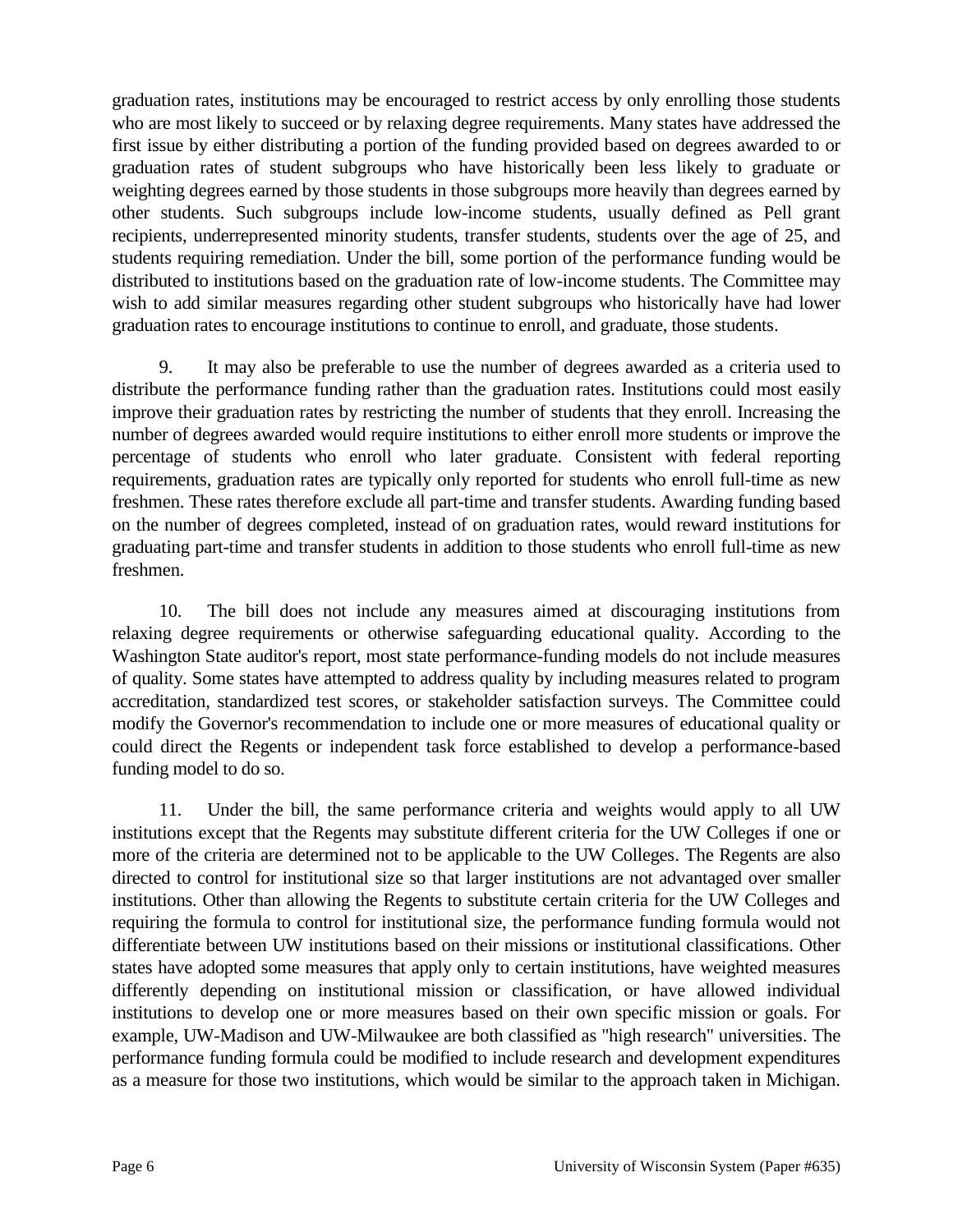Conversely, the UW Colleges are two-year institutions that award associate of arts and sciences degrees and prepare students to transfer to four-year institutions. Possible metrics for that institution could include the number of students who transfer 30 or more credits to a four-year institution or the number of associate's degrees awarded.

12. Many states include student progress measures in their performance funding models in addition to graduation rates and completions. Student progress measures may include fall-to-spring, first-to-second year, and first-to-third year retention rates and the number of students who have completed 15, 30, 45, or 60 credits. These measures may be valuable because they are early indicators of student success and offer more frequent measurements of progress than graduation rates which are only known four, five, or six years after a group of students first enrolls. As the bill does not include any of these measures in the performance funding model, the Committee may want to add one or more student progress measures to the performance funding model.

13. Under the bill, the performance funding would be distributed to UW institutions based on their performance in the prior fiscal year. Wisconsin Technical College System (WTCS) and many other states that use performance funding formulas distribute funds based on a three-year average instead of a single year of data. While three-year averages would reflect an institution's improvement or lack thereof in the long term, three-year averages are likely to be fairly stable in the short-term which would protect institutions for large, one-year swings in funding. Using a threeyear average may also provide an incentive for institutions to make lasting programmatic changes instead of merely trying to improve their performance in the short-term.

14. Under the bill, the Board of Regents would be required to rank the institutions based on their performance on the specified criteria and distribute the funding such that institutions with lower rankings receive less funding than those with higher rankings. This may provide a disincentive for both high and low performing institutions to improve their performance. For example, one of the performance funding criteria included in the proposal is the percentage of students awarded degrees in the prior fiscal year who completed the degree requirements within six years. The UW System does not currently report the percentage of degrees awarded in each year that were awarded to students who completed the degree requirements within six years but does report a six-year graduation rate, which is the percentage of students who enrolled as full-time new freshmen in a fall semester and have been awarded a degree six years later. UW-Madison currently has the highest six-year graduation rate of any UW institution, at 84.9%. UW-La Crosse has the second highest six-year graduation rate, at 68.3%. Under the proposal, UW-Madison would have no incentive to improve its graduation rate as it would already be ranked first. In fact, UW-Madison could significantly reduce its six-year graduation rate and still receive the most funding awarded based on this criterion. Meanwhile, UW-La Crosse would have to improve its graduation rate by more than 16% in order to improve its relative ranking, which might also serve as a disincentive for that institution to improve. At the other end of the spectrum, UW-Parkside had the lowest six-year graduation rate at 33.1%, while UW-Superior had the second lowest six-year graduation rate at 40.4%. This means that UW-Parkside would have to increase its six-year graduation rate by more than 7.3% if it wanted to improve its ranking on this criterion.

15. An alternative to awarding funding based on how each institution ranks against the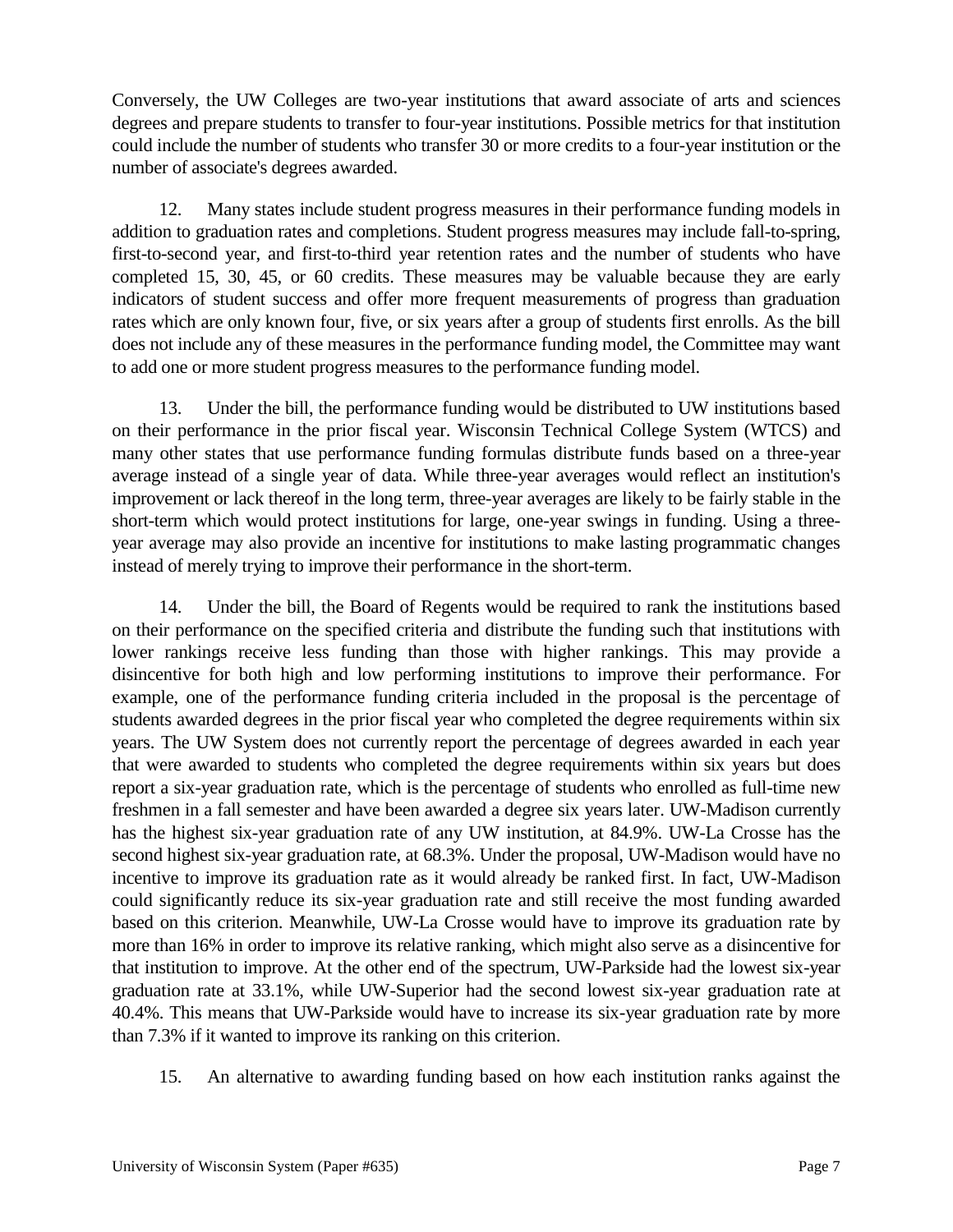other institutions could be to award the funding based on each institution's improvement on the criteria. This would provide an explicit incentive for institution's to improve their performance and allow both low and high performing institutions to benefit financially if they are successful. To recognize institutions that are already performing at a high level, some portion of the funding could be allocated to institutions who maintain their performance on the criteria.

### **Wisconsin Technical Colleges**

16. Performance based funding was approved for the Wisconsin technical colleges as part of the 2013-15 biennial budget and first implemented in the 2014-15 year. As initially approved, the performance based funding was distributed to the technical colleges based on the following nine metrics: (a) the placement rate of students in jobs related to students' programs of study; (b) the number of degrees and certificates awarded in high-demand fields; (c) the number of programs or courses with industry-validated curriculum; (d) the transition of adult students from basic education to skills training; (e) participation in dual enrollment programs; (f) workforce training provided to businesses and individuals; (g) the number of adults served by basic education courses, adult high school, or English language learning courses, courses that combine basic skills and occupational training as a means of expediting basic skills remediation, and the success rate of adults completing such courses; (h) participation in statewide or regional collaboration or efficiency initiatives; and (i) training or other services provided to special populations or demographic groups that can be considered unique to the district. Each technical college district could choose seven of the nine measures on which their performance would be measured and the performance funding awarded to each college would be based on that college's performance on those selected measures. 2015 Act 55 added a tenth metric: the development and implementation of a policy to award course credit for relevant educational experience or training not obtain through an institution of higher education, including skills training received during military service. Technical college district boards were still required to choose seven of the metrics on which to be evaluated.

17. Under 2013 Act 20, the Wisconsin Technical College System (WTCS) Board was required to establish a formula for allocating general state aid to the technical college districts based on each district's performance on the specified metrics and to submit a plan for making allocations based on that formula to the Joint Committee on Finance for approval through a passive review by March 31, 2014. In 2014-15, 10% of WTCS's appropriation for state general aid, a total of \$8.8 million, was distributed based on the new performance based funding formula. Act 20 provided an additional \$5 million in state general aid for WTCS in 2014-15, so of the funding distributed through the performance funding formula, \$5 million was new money and \$3.8 million was base revenue. Act 20 also specified that the percentage of the WTCS's state general aid appropriation that would be distributed using the performance based funding formula would increase to 20% in 2015- 16 and 30% in 2016-17.

#### **Funding**

18. Under the bill, \$21,250,000 GPR would be distributed as performance funding in each year of the biennium. This amount would be equal to 2.5% of the UW System's GPR general program operations appropriation (GPR block grant) in 2017-18 and 2.4% of that appropriation in 2018-19. For budgeting purposes, the UW System combines funding provided through the GPR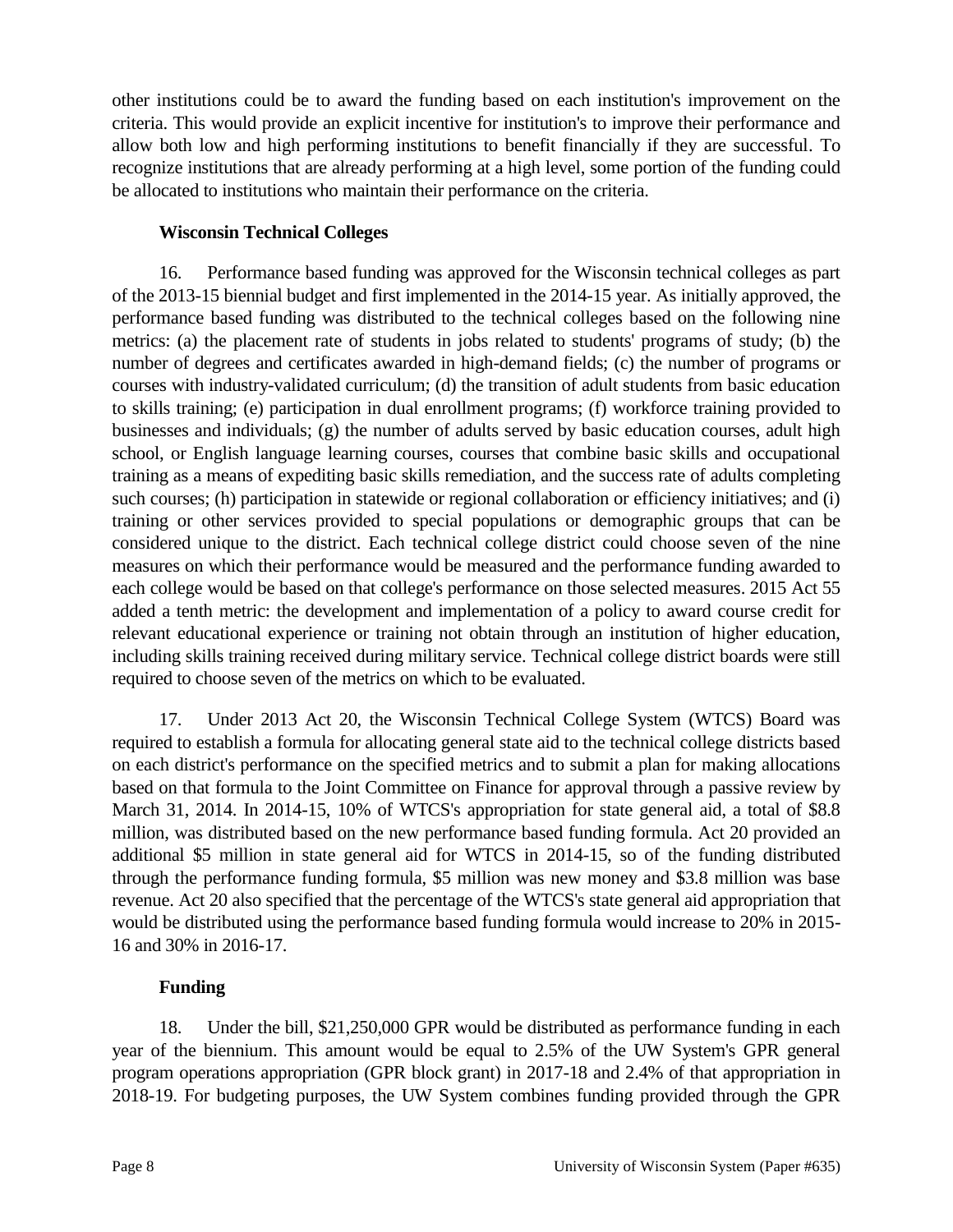block grant and most tuition revenues to create a pool of funds referred to as the "GPR/fees pool." Based on the amount budgeted for tuition revenues by the UW System in 2016-17, the proposed performance funding could be between 0.9% and 1.0% of the GPR/fees pool in 2017-18 and 2018- 19.

19. The amounts provided for performance funding in the bill may not be significant enough to cause UW institutions to change their behavior. According to the National Center for Higher Education Management Systems (NCHEMS), there is no consensus regarding the percentage of state funding that should be distributed based on performance, but a minimum of 10% is a reasonable target. One alternative could be to provide the total amount of performance funding provided under the bill, \$42.5 million, in the second year of the biennium. Under this alternative, 4.7% of the UW System's GPR block grant would be distributed as performance funding in 2018- 19. However, this would increase the UW System's GPR base for the purpose of preparing the 2019-21 biennial budget by \$21,250,000 and increase the state's out-year commitment by the same amount. Another alternative could be to require the UW System to match the performance funding with funding from its GPR base. This would increase the amount of funding distributed as performance funding without increasing the UW System's base or the state's out-year commitment. This would also be similar to how performance funding for the technical colleges was funded in the first year with a portion of the performance funding being new money and a portion being reallocated from the base. In future years the amount distributed based on performance could be increased to the 10% recommended by NCHEMS. This would also be similar to performance funding for the technical colleges which was increased from 10% of the general aid appropriation in the first year to 30% in the third year.

20. While a substantial number of states have adopted performance- and outcome-based funding formulas for higher education, research has shown that the implementation of these funding formulas have not consistently improved four-year degree completions. A policy brief issued in 2013 by the Wisconsin Center for the Advancement of Postsecondary Education (WISCAPE) located at UW-Madison looked at changes in degree completion in the 21 states that had implemented performance-based funding for their four-year colleges and universities during the period studied. Performance-based funding was shown to have had a positive effect on four-year degree completions in four states, no effect in 12 states, a negative effect in four states, and could not be measured in the remaining state. This study focused the effect of performance-based funding on degree completions from 1990 to 2010. Since that time, a number of states have modified their existing performance-funding models or adopted new performance- and outcome-based funding models that are significantly different than those that had been used by states previously. According to the WISCAPE policy brief, those models are more likely to include intermediate achievement indicators, such as course completions, and to distribute larger portions of state funding than previous models. As these newer performance- and outcomes-based funding formulas have only recently been adopted, their impact on completions has yet to be evaluated.

21. Under the bill, the additional funding provided would be distributed to institutions based on how they rank amongst all UW institutions on the specified criteria. Institutions that already do well on the specified criteria would receive additional funding above their base, while institutions that are doing less well would receive little or no additional funding. This may provide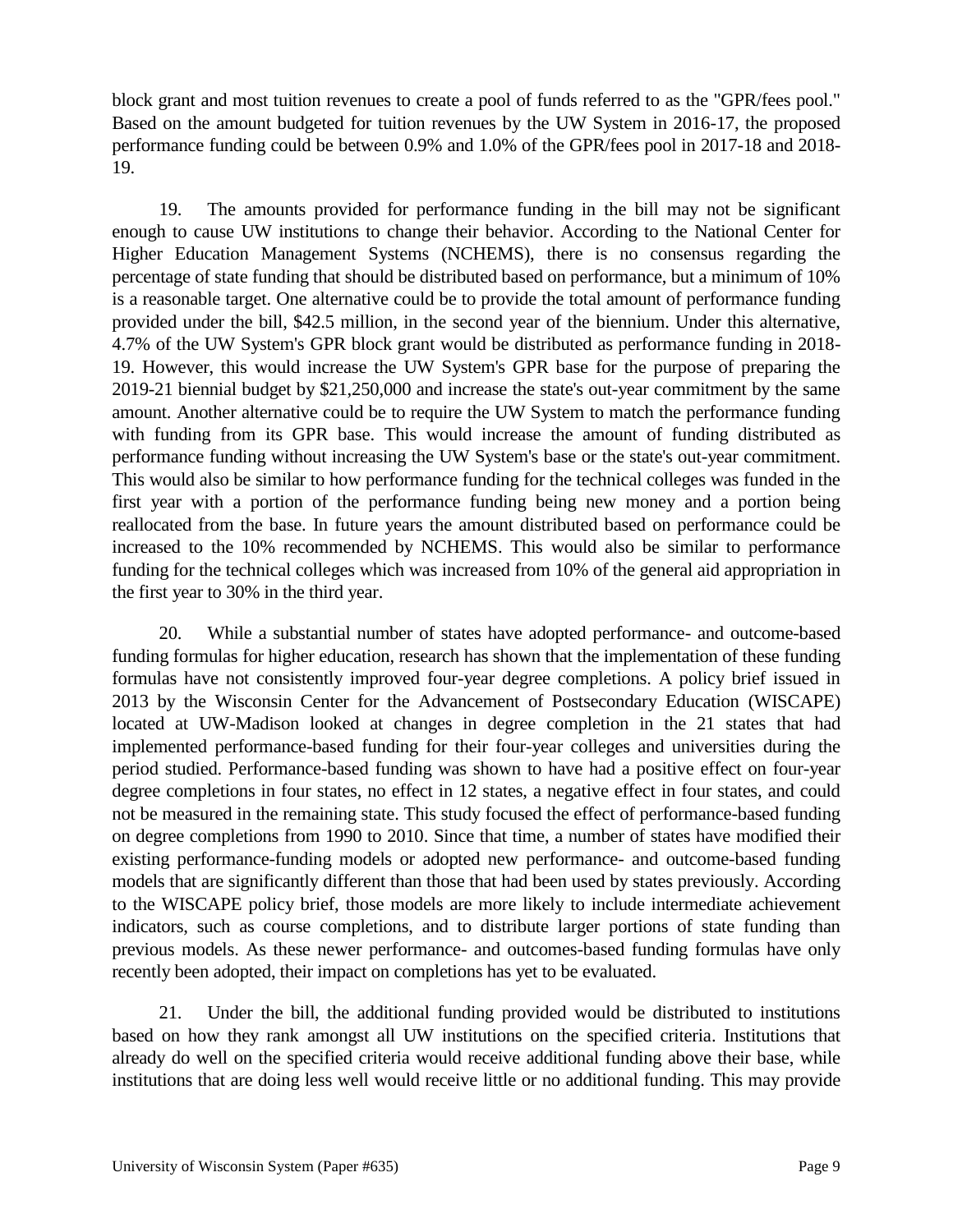high-performing institutions with additional funding to invest in successful programs, or to invest however they choose, without providing lower performing institutions with additional resources to improve their performance. As an alternative, the Committee could provide some portion of the proposed funding, potentially \$10 million, either on a one-time or ongoing basis, to be distributed by the Board of Regents to institutions who rank in the bottom half of UW institutions on one or more of the criteria to support programs aimed at improving the institution's performance on that criterion or criteria. For example, the Board could award funding to institutions where the graduation rate for low-income students is in the bottom half of UW institutions to support programs to increase graduation rates for those students. If funding is provided on a one-time basis, these programs would have to be self-sustaining after the first or second year. Such programs would most likely focus on retention in that improved retention rates would increase tuition revenues. Programs designed to increase institutional performance on other criteria, such as the use of highimpact practices, increases in high-demand degrees awarded, and reduction in time-to-degree, may require ongoing support.

22. Providing funding to the UW System to be distributed to institutions to fund programs designed to increase institutional performance would be somewhat similar to the incentive grant program created under 2013 Act 20. As proposed, \$10 million GPR annually would have been provided to the UW System to incentive grants. The Board of Regents would have awarded grants to UW institutions to fund the following: (a) economic development programs; (b) programs that have as their objective the development of an educated and skilled workforce; and (c) programs to improve the affordability of postsecondary education for resident undergraduates. The Joint Finance Committee modified the incentive grant program to require the Board of Regents to allocate \$11,250,000 in each year of the biennium from its program revenue balances to the incentive grant program instead of providing state GPR for the program. Because the funding was provided on a one-time basis, the Board of Regents have not awarded any incentive grants since the 2013-15 biennium.

#### **Approval and Implementation of Plan**

23. Under the bill, the Board of Regents would be required to submit a plan for distributing the performance funding to the Secretary of DOA no later than January 1, 2018. The DOA Secretary would have 30 days to approve the plan or to require the Board to submit a revised plan. If the Board is required to submit a revised plan, the DOA Secretary would have 30 days to approve the plan or require another revised plan. The Board could not implement a plan for the distribution of the performance funding until such a plan was approved by the DOA Secretary. If the Committee would prefer that the plan be approved by a legislative body instead of the DOA Secretary, the Committee could modify the bill to require the Board of Regents to submit a plan for distributing the performance funding to the Committee for its approval or to the Assembly and Senate higher education committees for approval by those committees.

24. Under the bill, the Regents would submit their plan for distributing the performance funding by January 1, 2018. As an alternative, the Committee could change this date to February 15, 2018. This would give the Regents and UW System staff an additional six weeks to develop and approve a plan for distributing the performance funding while still allowing ample time for the plan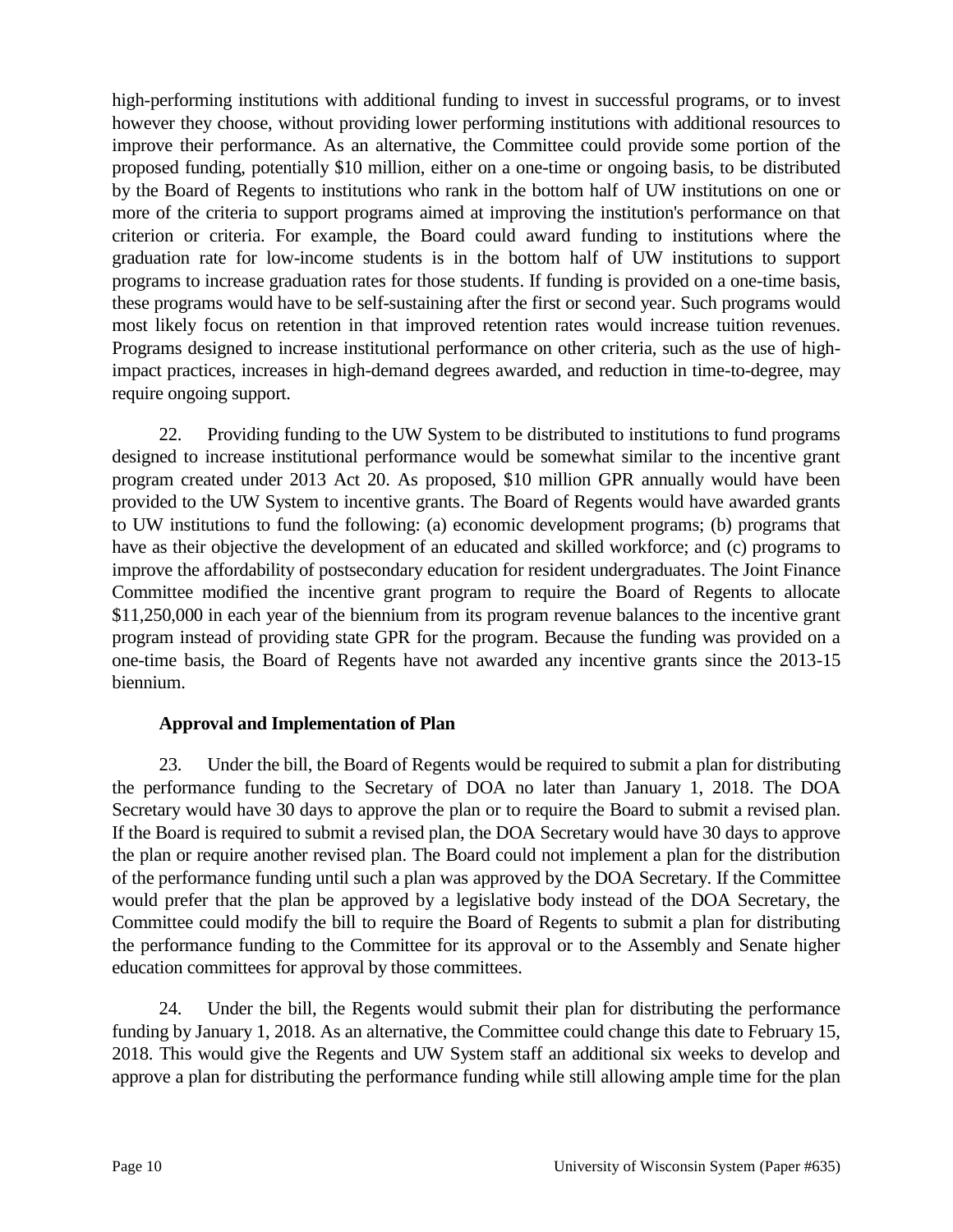to be approved by the DOA Secretary or a legislative committee before the end of the fiscal year. By comparison, 2013 Act 20 required the WTCS Board to submit a plan for making allocations based on its performance funding based formula to the Joint Committee on Finance for approval through a passive review by March 31, 2014, with that formula first being used to distribute funding during the 2014-15 year.

25. If the plan is approved before the end of the 2017-18 fiscal year, funding could be distributed to institutions using the performance funding formula in that year. If the performance funding is distributed in the spring, it is possible that the funding could be awarded using data from the 2016-17 year. In that case, the funding would be awarded to institutions based on outcomes that occurred prior to the development of the performance funding formula. If the purpose of the performance funding is to provide an incentive to institutions to modify their behavior, it may be logical to delay the use of the formula for distributing funds until after the performance funding formula has been adopted so that institutions will have an opportunity to modify their behaviors in response to the funding formula. If the performance funding formula is adopted in spring, 2018, institutions would first be able to respond in the 2018-19 year. Data from that year would likely be available midway through the 2019-20 year and could be used to distribute funding either in the middle of that year or at the beginning of the 2020-21 year. As an alternative, the Committee could require the Board of Regents to submit a plan for distributing performance-based funding for approval in spring, 2018, and specify that a certain percentage, perhaps 5%, of the UW System's GPR general program operations appropriation would be distributed to institutions based on that formula beginning in the 2020-21 year. This would give the institutions time to adjust their operations before any funding is distributed using the approved performance funding formula. However, delaying the implementation of the performance-based funding formula to a future biennium may create uncertainty regarding whether the funding formula will be implemented.

26. Another reason to delay the implementation of the performance-based funding formula is that institutions may not currently track some of the metrics that would be incorporated in the formula. Some of the criteria included in the bill, such as the percentage degrees awarded in healthcare, science, technology, engineering, or mathematics and the graduation rates of lowincome students, are already reported or could be easily derived from available data. Other criteria, such as participation in dual enrollment programs and the percentage of students awarded degrees who obtained full-time postgraduate employment in a field related to the degree awarded, may require the UW System and UW institutions to collect additional data. If the Committee wishes to implement a performance funding formula as soon as possible, the Committee may wish to specify that only metrics for which there is existing data could be included in the formula.

#### **Report Cards**

27. Under the bill, each institution would be required to prepare a "performance funding report card" that would summarize the institution's performance during the prior fiscal year with respect to the performance criteria identified by the bill and specified by the Board and other metrics specified by the Board. The performance funding report card prepared by each institution would compare the performance of the institution on those criteria and metrics to the performance of the other UW institutions. The Board of Regents would also be required to publish data on the UW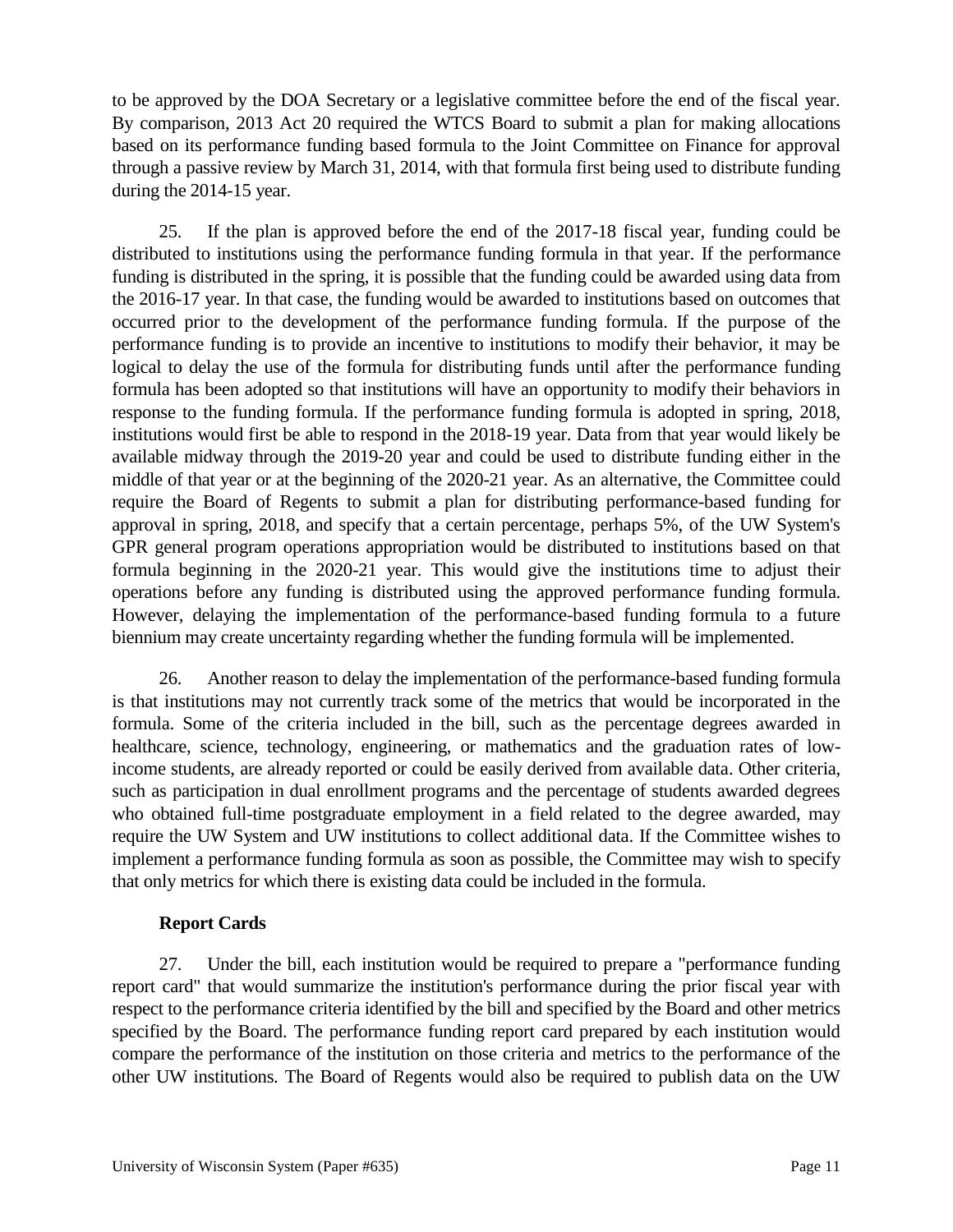System's online accountability dashboard regarding each institution's performance with respect to the performance criteria identified by the bill and specified by the Board and any other metrics included in each institution's performance funding report card as specified by the Board.

28. UW institutions vary significantly in terms of their missions, degree programs, and student populations. For this reason, it may not be helpful to compare UW institutions to one another. Instead, UW institutions could be compared to public universities in other states that have similar missions, offer a similar array of programs, and serve similar student populations. As an alternative, the Committee could require the performance funding report card prepared by each institution to include a comparison of the performance of the institution to similar public institutions in this and other states, instead of to the performance of only other UW institutions. As not all institutions in other states collect or report data on all of the criteria specified in the bill, the Committee could specify that comparisons only be provided for the criteria where data is available.

29. The UW System already collects and reports a significant amount of data. Under current law, the Board of Regents and the UW-Madison Chancellor are required to submit an annual accountability report to the Governor and the Legislature that includes information in the following categories: (a) performance; (b) financial; (c) access and affordability; (d) undergraduate education; (e) graduate and professional education; (f) faculty; (g) economic development; (h) collaboration; and (i) incentive grants. The report submitted by the UW-Madison Chancellor includes information for that institution only while the report submitted by the Board of Regents include aggregate data for all other UW institutions. The UW System also maintains an online "accountability dashboard" that includes data for each individual institution and aggregate data in the following categories: (a) access; (b) cost and efficiency; (c) faculty and staff; (d) progress and completion; (e) undergraduate experience; and (f) economic development. If the Committee determines that the amount of data already reported by the UW System is sufficient, the Committee could delete the requirement that each institution prepares an annual performance funding report card. If the Committee believes that the performance funding report cards required under the bill are more desirable than the accountability reports required under current law, the Committee could delete those reports.

#### **ALTERNATIVES**

## **A. Performance Criteria and Allocation**

1. Approve the Governor's recommendation.

2. Modify the Governor's recommendation to add the following criteria to the affordability and attainability criteria: (a) degrees awarded to underrepresented minorities; (b) degrees awarded to students requiring remediation; (c) degrees awarded to students over the age of 24; and (d) degrees awarded to transfer students. In addition, replace the criteria regarding graduation rates for low-income students with a criteria regarding degrees awarded to low-income students.

3. Modify the Governor's recommendation to include a measure of educational quality.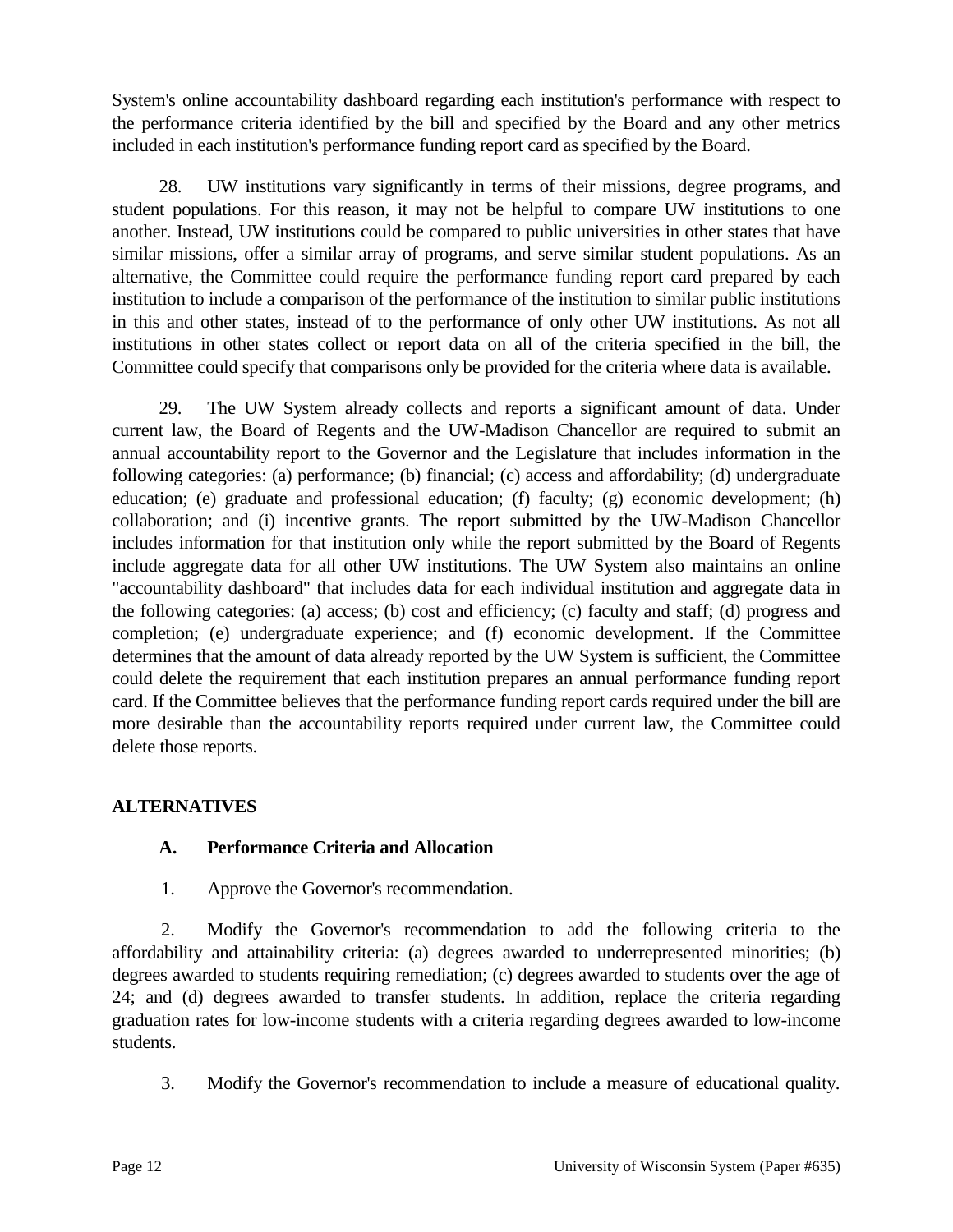This could include the number or percentage of accredited programs, the performance of graduates on standardized tests, or survey responses from stakeholders.

4. Modify the Governor's recommendation to include one or more measures of student progress. These could include retention over a certain time period or the number of students who have earned 15, 30, 45, or 60 credits.

5. Modify the Governor's recommendation to require that the performance funding be distributed based on three-year average data, instead of data from the prior fiscal year only.

6. Modify the Governor's recommendation to specify that funding would be distributed to institutions based on their level of improvement on each criteria instead of their rank relative to other UW institutions. In addition, permit some portion of the funding provided to be distributed to institution who maintain their current level of performance on the criteria.

7. Delete provision. Instead, define policy goals for the UW System and require either the Board of Regents or an independent task force to develop a performance-based funding model that is aligned with those goals. Potential goals would include: (a) increase access for resident students and low-income, transfer, adult, and underrepresented minority students; (b) increase student progress; (c) increase the number of degrees awarded; (d) increase the number of degrees awarded in high-demand fields; (e) increase the number of degrees awarded to low-income, transfer, adult, and underrepresented minority students; (f) improve post-graduate outcomes; and (g) increase institutional efficiency and effectiveness.

8. Delete provision.

## **B. Funding**

1. Approve the Governor's recommendation.

| ALT B1 | <b>Change to</b> |      |
|--------|------------------|------|
|        | <b>Base</b>      | Rill |
| GPR    | \$42,500,000     | -80  |

2. Modify the Governor's recommendation to delete the performance funding provided in 2017-18 (\$21,250,000) and provide an additional \$21,250,000 in 2018-19, for a total of \$42,500,000 annually beginning in 2018-19.

| ALT B <sub>2</sub> | <b>Change to</b> |      |
|--------------------|------------------|------|
|                    | Base             | Rill |
| <b>GPR</b>         | \$42,500,000     | \$0  |

3. Modify the Governor's recommendation to delete the performance funding provided in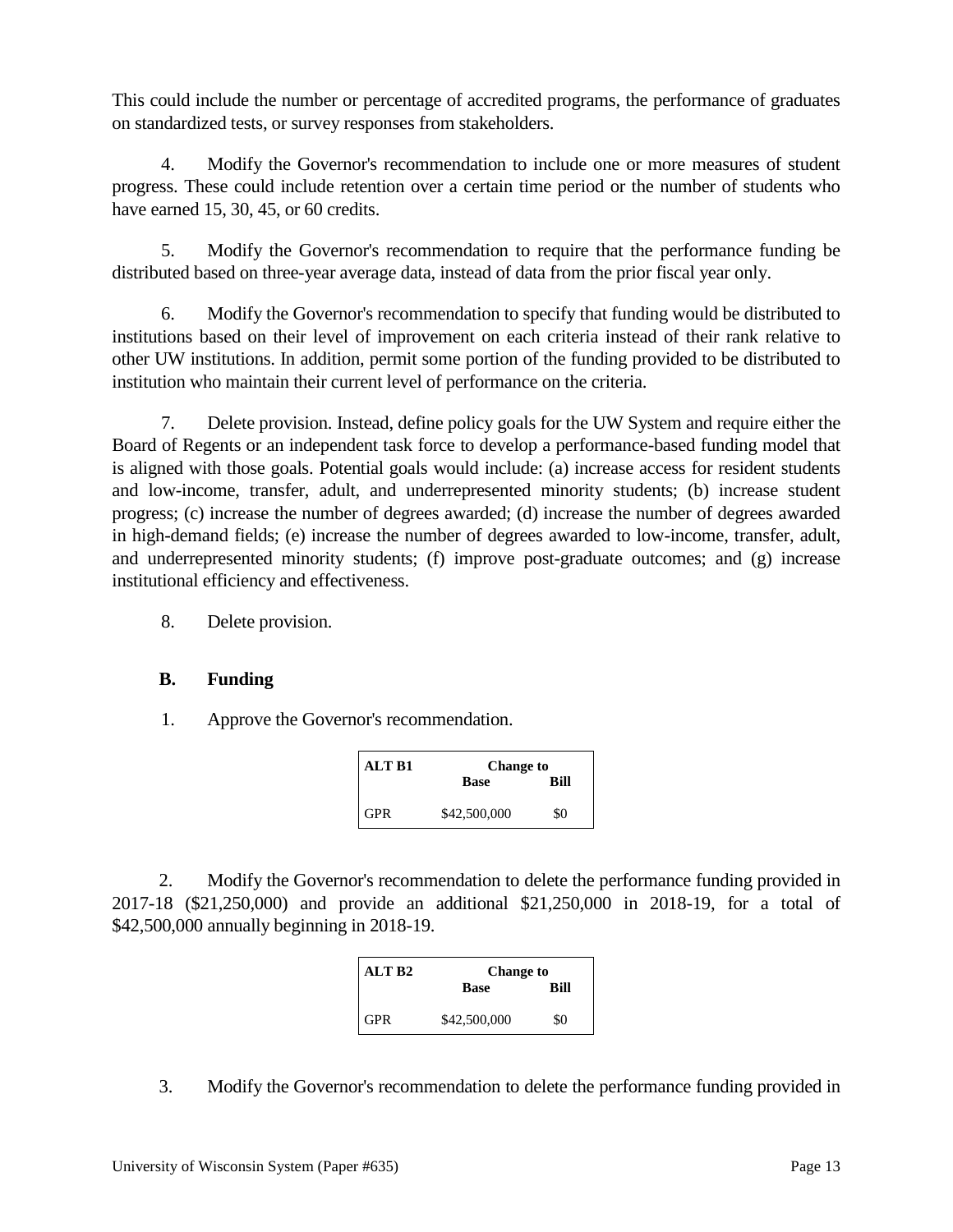2017-18 (\$21,250,000) and to require the Board of Regents to distribute a total of \$42,500,000 GPR beginning in 2018-19 as performance funding, with 50% of this funding being drawn from base resources. Under this alternative, no funding would be provided for performance funding in the 2017-18 year.

| ALT B3 | <b>Change to</b>            |      |
|--------|-----------------------------|------|
|        | Base                        | Rill |
| GPR    | $$21,250,000 - $21,250,000$ |      |

4. Modify the Governor's recommendation to shift \$11,250,000 from 2017-18 to 2018- 19, which would result in the UW System being provided \$10,000,000 in 2017-18 and \$32,500,000 in 2018-19 and annually thereafter. Of this funding, allocate \$10,000,000 annually to fund institutional initiatives to improve performance on the specified performance criteria. Specify that institutions would submit proposals requesting funding for these initiatives to the Board of Regents and that the Board of Regents would select which of the proposals to fund. Allocate \$22,500,000 annually beginning in 2018-19 to be distributed to the institutions as performance funding.

| ALT B4     | <b>Change to</b> |      |
|------------|------------------|------|
|            | <b>Base</b>      | Rill |
| <b>GPR</b> | \$42,500,000     | \$0  |

5. Modify the Governor's recommendation to reduce the performance funding by \$11,250,000 in 2017-18 and in 2018-19, which would result in the UW System receiving \$10,000,000 annually. Allocate these moneys to fund institutional initiatives to improve performance on the specified performance criteria. Specify that institutions would submit proposals requesting funding for these initiatives to the Board of Regents and that the Board of Regents would select which of the proposals to fund. In addition, specify that beginning in 2020-21, the Board of Regents would distribute 5% of its GPR general program operations appropriation using the approved performance funding formula.

| ALT <sub>R5</sub> | <b>Change to</b>            |      |
|-------------------|-----------------------------|------|
|                   | <b>Base</b>                 | Rill |
| <b>GPR</b>        | $$20,000,000 - $22,500,000$ |      |

#### 6. Delete provision.

| ALT B6 | <b>Change to</b> |                  |
|--------|------------------|------------------|
|        | <b>Base</b>      | Rill             |
| GPR    | \$0              | $-$ \$42,500,000 |